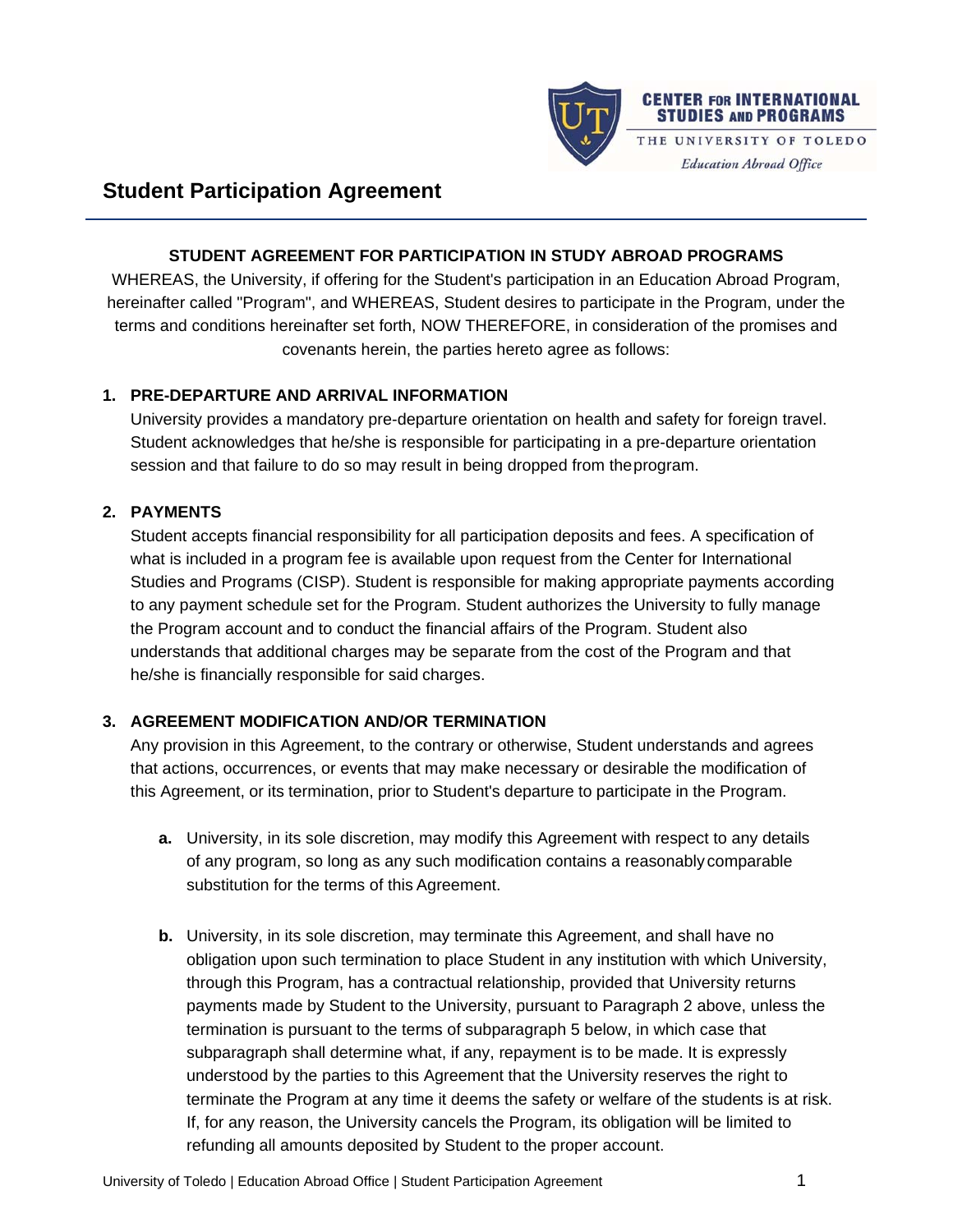#### **4. STANDARDS OF CONDUCT**

It is understood between the parties hereto that the international implication so this Agreement are such that the conduct of Student during the course of the Program is of utmost importance. Student, therefore, agrees to read, understand, and abide by the University Student Code of Conduct and information contained in the UT International Travel Handbook for Students Studying Abroad. Student agrees to conform to standards of conduct consistent with the maintenance of the reputation of the University, including regular attendance in all classes, and to conform to all applicable rules, regulations, and policies of each institution. Student understands that misconduct abroad can lead to dismissal from the Program, loss of academic credit, and may result in a decision by University to impose further sanctions, such as suspension or dismissal from University. Misconduct abroad refers to Student's actions that, in the judgment of the CISP and its staff, agents or representatives of the Program, jeopardize Student's own welfare or that of fellow students and/or the Program. Such actions include, but are not limited to, the following: the use of or threats of physical violence, violating the laws of the country or host university, openly abusing the customs and mores of the community, damage to or destruction of property of others, alcohol or substance abuse, underage consumption of alcohol, eviction from one's lodging, obstruction or disruption of teaching or other University activities, unauthorized absence from classes and/or from the Program, and academic misconduct (cheating, fabrication, forgery, plagiarism, the unauthorized use of online translators, or facilitating academic dishonesty).

## **5. TERMINATION DUE TO MISCONDUCT OR LOW ACADEMIC STANDARDS**

Anything in this Agreement to the contrary notwithstanding, Student agrees that, in the event the Directors of the Program or of the CISP, in his or her exclusive discretion, shall determine that the conduct or academic standards of Student are detrimental to the best interests of the Program, either Director may terminate the participation of Student in the Program upon notice to the University. In the event of a termination pursuant to this subparagraph, University shall not be required to refund to Student any payment or portion thereof made to University. University may make such refunds as it, in its sole discretion, deems to be appropriate under the circumstances and consistent with University policy.

#### **6. PAYMENT OF PERSONAL EXPENSES DURING PROGRAM**

Student understands that he/she is responsible for payment of any expenses he/she incurs during the course of the Program unless otherwise noted. Student should keep receipts for all such payments. Student is also responsible for any damages he/she may cause during the course of the Program, including damage to housing or other property. If Student fails to meet these responsibilities and University pays the expenses incurred or caused by the Student, then University will charge those expenses to the Student through its Student account and Student hereby authorizes same.

**a.** Student understands and agrees that it is his/her responsibility to have sufficient funds available for maintenance while participating in the Program.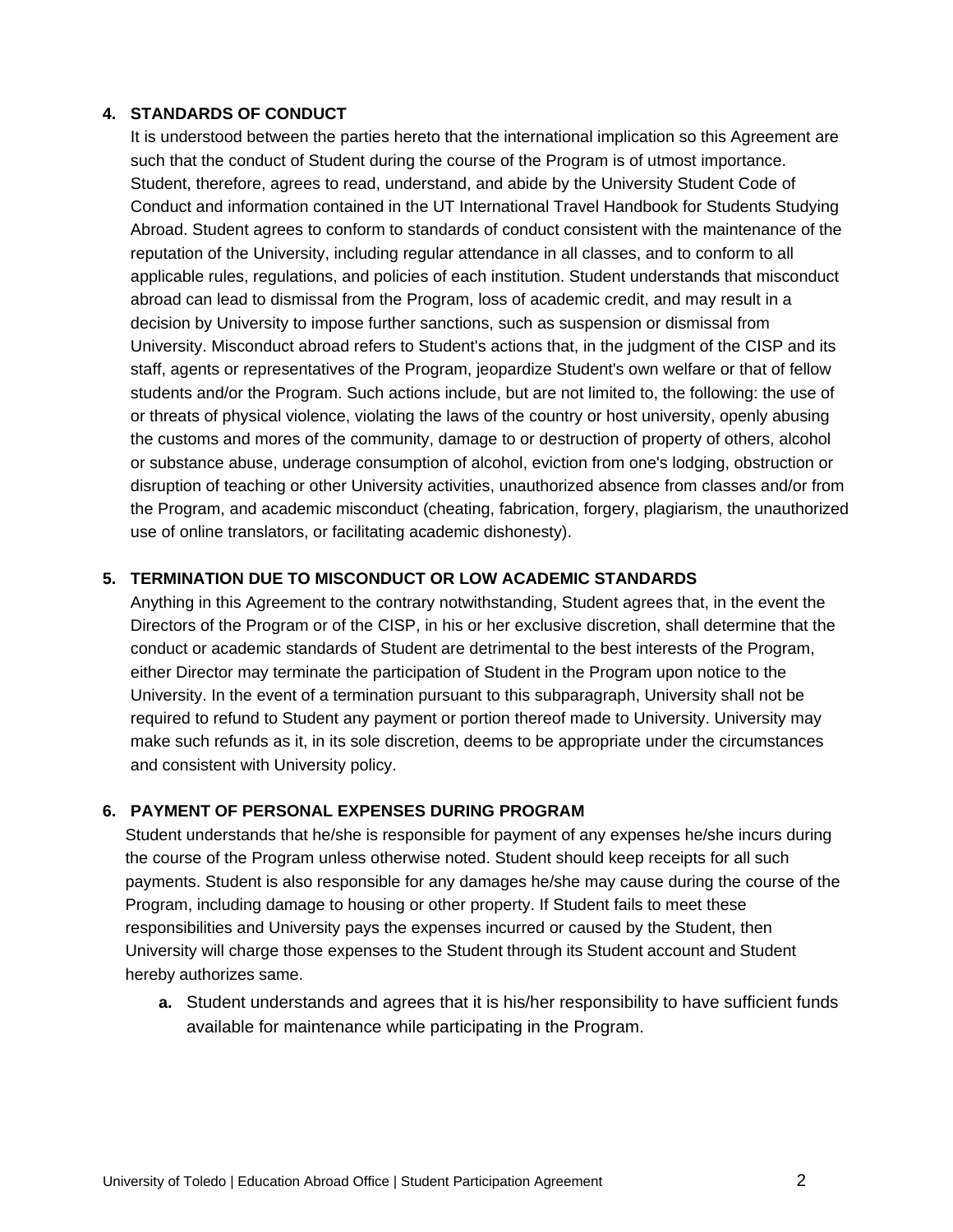#### **7. HEALTH AND SAFETY**

- **a.** Student understands that staying in a foreign country may involve health and other personal risks. Student agrees to complete honestly, accurately, and fully any required predeparture health forms, and to exercise reasonable or recommended precautions while abroad with respect to food, drink, personal hygiene, personal conduct, and exposure to known disease risk factors such as, but not limited to, tropical diseases (where applicable) and sexual contact and behavior (HIV/AIDS and other sexually-transmitted diseases). Student further agrees to conform to applicable Host Country medical examination requirements for visa application.
- **b.** Student agrees that his/her health (physical, mental, or otherwise) will not be a problem to travel safely to the Host Country, living in the Host Country, and participate in the Program. If Student needs an accommodation(s), Student must follow University procedures and contact the Office of Academic Access.
- **c.** In the event of illness or injury to Student, he/she authorizes any official representative of the UCIE to secure medical treatment on his/her behalf, including surgery and the administration of anesthetic, and he/she accepts all financial responsibility for such treatment. Student understands that building safety standards in foreign countries are not the same as those in the United States and agrees to accept attendant risks.
- **d.** If Student, at any time during the Program, sustains any injury, loss, or damage, he/she will assume sole responsibility and will not institute claims against the University or any of its officers, agents, or employees, either in their official or individual capacities, and thereby totally release and discharge them from any claim or liability for any such injury, loss, or damage, direct or indirect. Any assistance which the officers, agents, or employees of the University may provide in the course of Student's participation in the Program shall be deemed to have been given under this specific understanding.
- **e.** The attached mandatory Authorization for Medical Records and/or Medical Treatments, which is part of this Agreement, must be completed, signed, and returned to the Center for International Studies and Programs before Student is permitted to depart for their intended Program.

#### **8. PROGRAM WITHDRAWALS**

It is understood by the parties hereto that withdrawal of Student from the Program, whether or not authorized by University, and termination of Student's participation in the Program, whether or not voluntary on the part of the Student, shall not diminish or otherwise affect Student's obligation to make to University any and all payments specified by this Agreement. It is further understood that Students must be in good academic standing on his/her home campus before participation in the Program.

# **9. PUBLICITY CONSENT**

Student hereby grants permission for the use of his/her name and photograph for publicity and/or of the Program in publications, audio-visual presentation, and other related media.